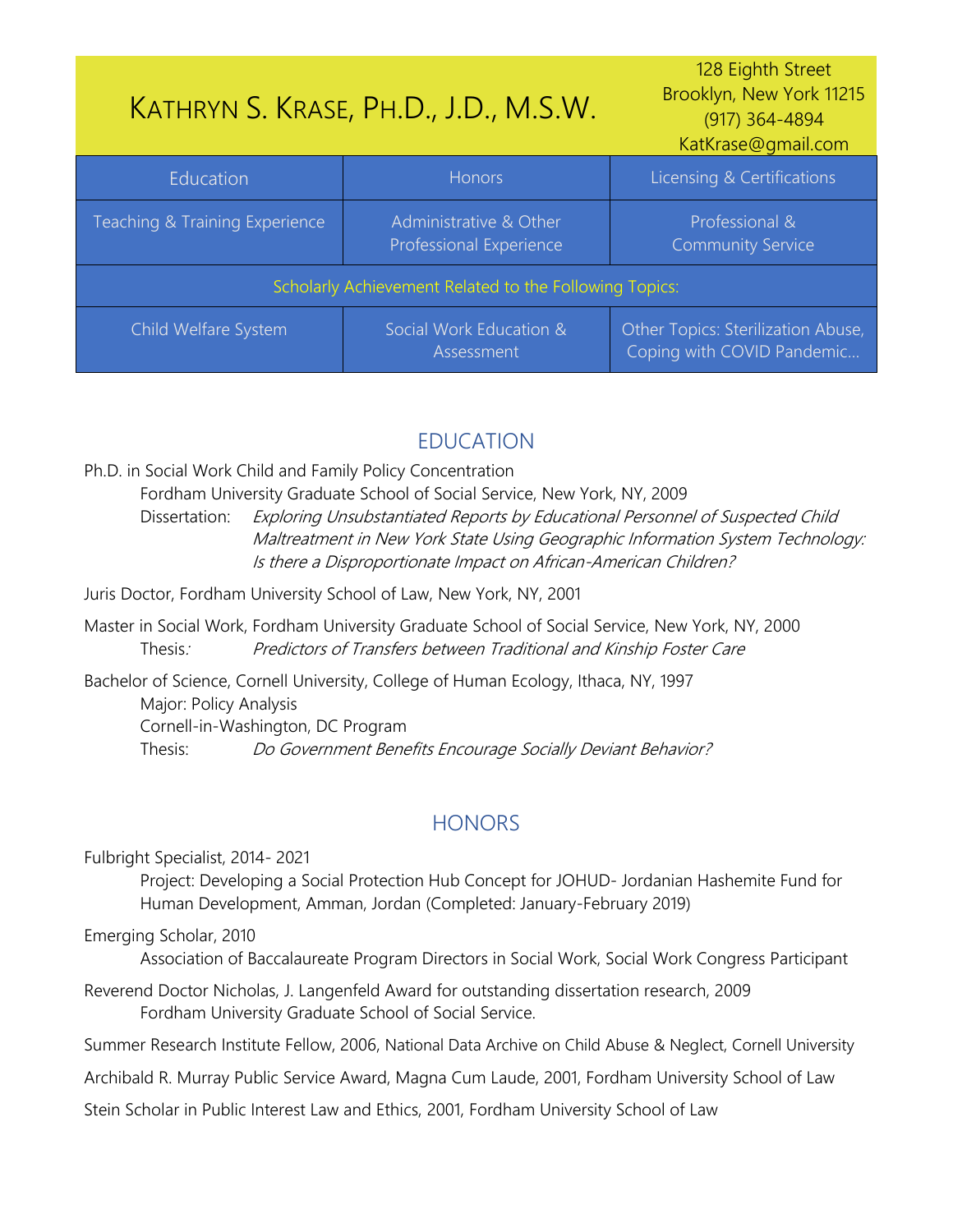# PROFESSIONAL LICENSES & CERTIFICATIONS

<span id="page-1-0"></span>Admitted to Practice Law in New York State, since 2001

Licensed Master of Social Work in the State of New York, since 2000

Notary Public of the State of New York

<span id="page-1-1"></span>Social Work Field Instructor, Seminar in Field Instruction Certificate

## TEACHING & TRAINING EXPERIENCE

#### KRASE CONSULTING, 2004- Present

Mandated Reporter Trainer & Consulstant

Present NYS authorized "2-hour" basic training for mandated reporters, through Children FIRST of Fordham University's Graduate School of Social Service. Provide intermediate and advanced training on the ethical, legal and professional challenges experienced by mandated reporters in various professional roles.

YESHIVA UNIVERSITY, Wurzweiler School of Social Work, New York, NY, 2019-2021 Associate Professor in Social Work

PhD COURSES: Fundamentals of Applied Statistics, Social Policy, Advanced Legal Topics MSW COURSES: Applied Methods of Social Work Research, Advanced Policy Advocacy, Social Welfare & Social Change, Social Work Practice Evaluation

LONG ISLAND UNIVERSITY-BROOKLYN, School of Health Professions, Brooklyn, NY, 2012- 2019 Tenured & Promoted to Associate Professor in Social Work, 9/1/16 Department Chairperson, Social Work (2017-Present) Master of Social Work, Program Director (2017-2018)

Bachelor of Arts in Social Work, Program Coordinator (2014-2017)

BASW & MSW COURSES: Family and Children: Policies and Services, Social Work Research, Social Welfare History and Institutions, Social Welfare Policy Analysis, Ethics in Health Care, Human Behavior in the Social Environment, Field Seminar

RAMAPO COLLEGE OF NEW JERSEY, School of Social Science & Human Services, 2009-12 Assistant Professor in Social Work

BSW COURSES: Research in Social Work Practice, Contemporary Social Policy, Macro Social Work Practice, Child Welfare, Social Welfare and the Law, Social Issues

FORDHAM UNIVERSITY, Graduate School of Social Service, 2003-2009

Adjunct Assistant Professor and Field Instruction Faculty Advisor

MSW COURSES: Social Work and the Law; Social Welfare Policy and Services; Social Policy Analysis, Advocacy and Practice; Social Justice-Practice with Organizations and Communities

HUNTER COLLEGE, Silbermann School of Social Work, New York, NY, Summer 2009 Adjunct Assistant Professor

MSW COURSE: Social Welfare Policy and Services I

RUTGERS UNIVERSITY, School of Social Work, 2008

Adjunct Assistant Professor

<span id="page-1-2"></span>MSW COURSE: Methods in Social Work Research I

Curriculum Vitae of Kathryn S. Krase, Ph.D., J.D., M.S.W. Page 2 of 14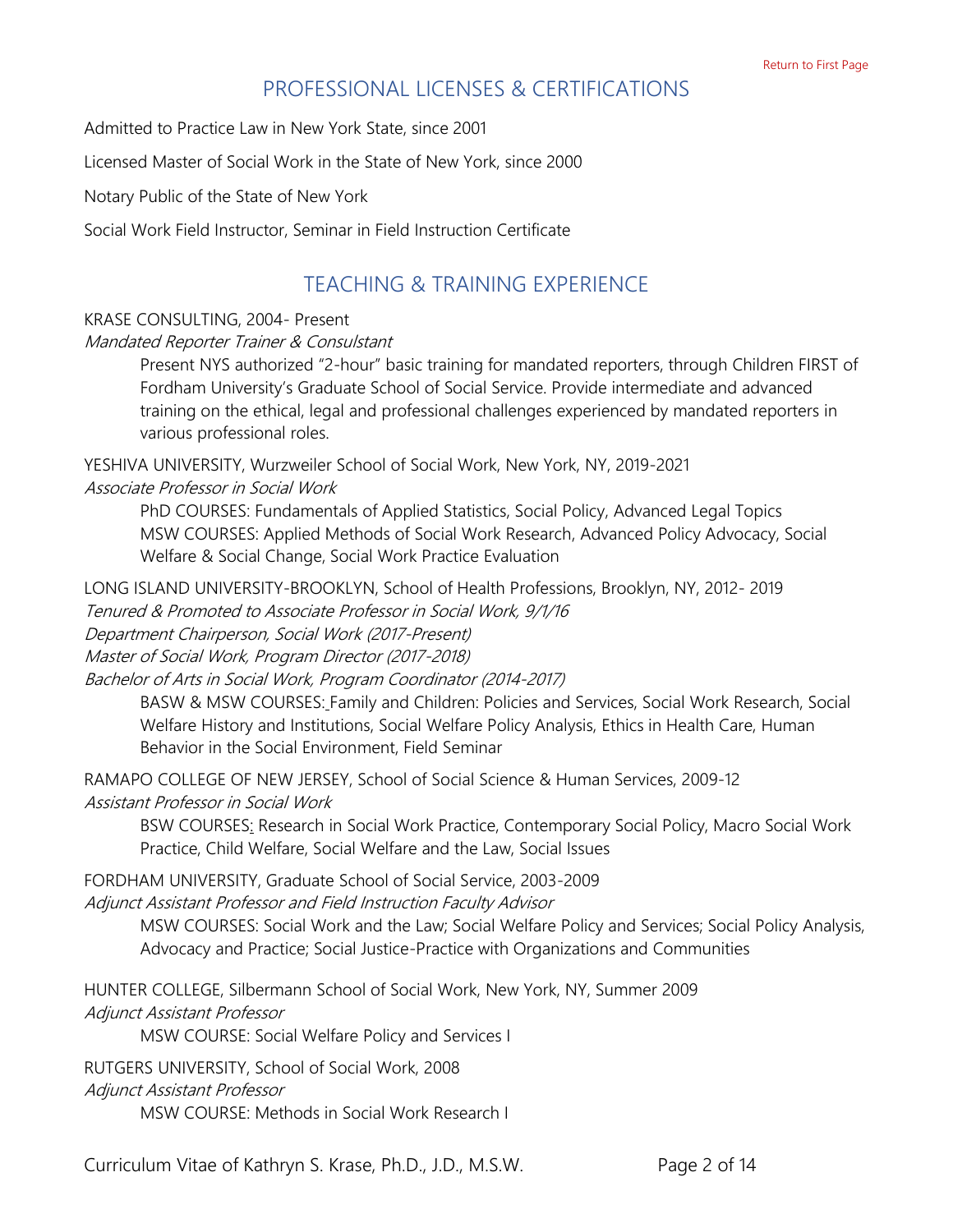# ADMINISTRATIVE & OTHER PROFESSIONAL EXPERIENCE

#### KRASE CONSULTING & SERVICES, 2007-Present

Provide an array of consultation services to agencies, organizations, and educational entities. Works with agencies throughout New York City, including evaluating mandated reporting training, internal policies and practice procedures in an effort to better serve the needs of their families and children agencies are serving in their communities.

#### SOCIAL WORK EDUCATION ASSESSMENT PROJECT (SWEAP), 2012-Present

#### Vice President/Chief Financial Officer

Work with a team of social work educators to develop and improve instruments, tools and surveys designed to support multi-dimensional assessment by undergraduate and graduate social work programs. Provide consultation services to programs considering adoption of and those currently using SWEAP instruments.

### LONG ISLAND UNIVERSITY- BROOKLYN, School of Health Professions, Brooklyn, NY, 2015-2016 Associate Dean

Was responsible for collaborative oversight of outcomes assessment, accreditation, student grievance and appeals, and Interprofessional Education (IPE) initiative for nine (9) different academic programs (Social Work, Public Health, Physician Assistant Training, Occupational Therapy, Physical Therapy, Respiratory Care, Athletic Training, Health Sciences, and Sports Science)

NEW YORK UNIVERSITY SCHOOL OF LAW, FAMILY DEFENSE CLINIC, 2008-2009 & 2006-2007 Clinical Social Work Supervisor

Supervised interdisciplinary teams of law and social work students in representation of parents in child abuse and neglect cases in New York City Family Court. Co-taught seminar.

### FORDHAM UNIVERSITY, INTERDISCIPLINARY CENTER FOR FAMILY AND CHILD ADVOCACY Associate Director (2005-2006), Coordinator (2003- 2005)

Furthered child welfare policy initiatives in mandated reporting of child maltreatment and interdisciplinary parent representation in child abuse and neglect proceedings, through research, writing, training and collaboration. Coordinated internship opportunities for graduate social work and law students. Advised students in the joint degree program in social work and law.

### COURT APPOINTED SPECIAL ADVOCATES, Bronx, NY, 2015-2016

#### Borough Coordinator

Advocated for foster children in New York City. Monitored receipt of special educational and medical services. Ensured appropriate placement of children in substitute care, kinship placement, residential treatment centers and facilities. Supervised and trained volunteer advocates.

#### FORDHAM UNIVERSITY, GRADUATE SCHOOL OF SOCIAL SERVICE, 2004-2009

#### DOMESTIC VIOLENCE ASSESSMENT CURRICULUM PROJECT, Research Assistant

Conducted research and drafted documents to further the development of a universal evidencebased domestic violence assessment tool for the United States Army Family Advocacy Program.

### NEW YORK SOCIETY FOR THE PREVENTION OF CRUELTY TO CHILDREN, 2001-2003

### Guardian ad Litem Program, New York, NY, Staff Attorney

Represented the best interests of children in New York County Family and Supreme Courts. Conducted interdisciplinary investigations for custody, visitation, child abuse and neglect cases. Supervised law and social work student interns.

PEACE/NYC Program, New York, NY, Program Director

Curriculum Vitae of Kathryn S. Krase, Ph.D., J.D., M.S.W. Page 3 of 14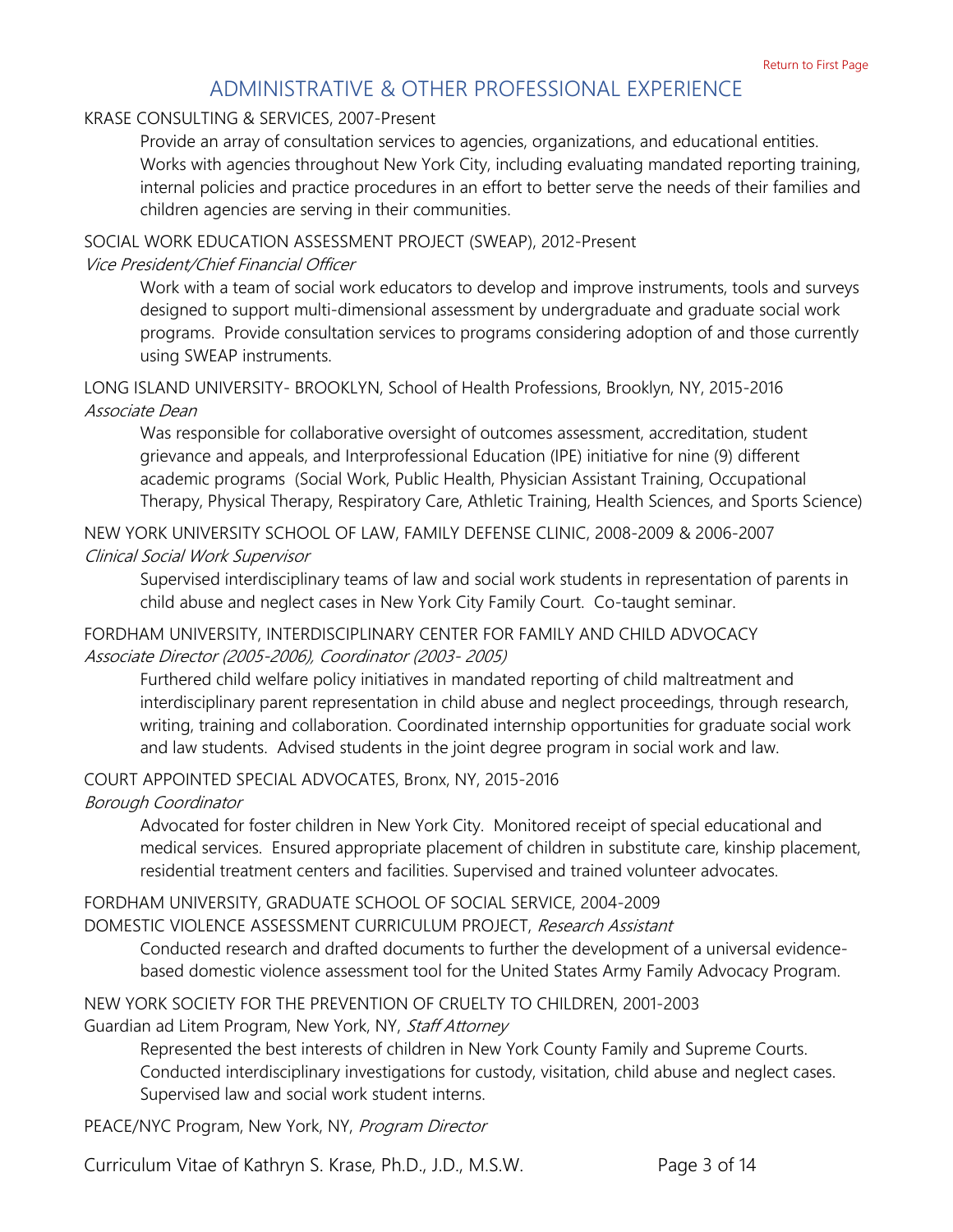Orchestrated parent education program for Family Court and Supreme Court litigants involved in custody and/or visitation disputes. Supervised on-site workers in the selection and screening of appropriate participants. Prepared grant proposals. Reported to public and private funding sources.

LANSNER & KUBITSCHEK, New York, NY, 2000-2001

#### Social Worker

Facilitated representation of clients in matrimonial, civil rights, parents' rights, and disability cases. Researched policies concerning domestic violence and child protection.

FEDERATION OF PROTESTANT WELFARE AGENCIES, New York, NY, 1999-2000

#### <span id="page-3-0"></span>Research Intern

Researched the decline in kinship foster care in New York City. Examined possible effects of timeline for foster care placements as imposed by the Adoption and Safe Families Act.

# SCHOLARLY ACHIEVEMENT

| Child Welfare System | Social Work Education & | <b>Other Topics</b>  |
|----------------------|-------------------------|----------------------|
| <b>Publications</b>  | <b>Assessment</b>       | <b>Publications</b>  |
| <b>Presentations</b> | <b>Publications</b>     | <b>Presentations</b> |
|                      | <b>Presentations</b>    |                      |

## <span id="page-3-1"></span>CHILD WELFARE SYSTEM

#### <span id="page-3-2"></span>Publications

- Krase, K.S. & Delong Hamilton, T. (2020). *Child welfare: Preparing social workers for practice in the field.* New York: Routledge.
- Pollack, D. & Krase, K. (2020, October 27). Reckless endangerment of a child: How does that differ from child abuse and neglect? Connecticut Law Tribune.
- Pollack, D., & Krase, K. (2020, September). Reports of child abuse seem to be falling: How can we know what's really happening? The New Social Worker. [https://www.socialworker.com/feature](https://www.socialworker.com/feature-articles/practice/reports-child-abuse-falling-how-can-we-know-whats-really-happening/?fbclid=IwAR3lQZJ2WkkfFO3b_xJebHThcBLhrYP_0vrGtpy0-Nh-0CYAWdGSOEBKBsw)[articles/practice/reports-child-abuse-falling-how-can-we-know-whats-really](https://www.socialworker.com/feature-articles/practice/reports-child-abuse-falling-how-can-we-know-whats-really-happening/?fbclid=IwAR3lQZJ2WkkfFO3b_xJebHThcBLhrYP_0vrGtpy0-Nh-0CYAWdGSOEBKBsw)[happening/?fbclid=IwAR3lQZJ2WkkfFO3b\\_xJebHThcBLhrYP\\_0vrGtpy0-Nh-0CYAWdGSOEBKBsw](https://www.socialworker.com/feature-articles/practice/reports-child-abuse-falling-how-can-we-know-whats-really-happening/?fbclid=IwAR3lQZJ2WkkfFO3b_xJebHThcBLhrYP_0vrGtpy0-Nh-0CYAWdGSOEBKBsw)
- Krase, K. & Pollack, D. (2020, July 10). A call for new legal standards of educational neglect, especially regarding special needs. New York Law Journal
- Pollack, D & Krase, K. (2020, May 13). Rethinking educational neglect. New York Law Journal.
- Krase, K.S. (2019). Child Maltreatment Reporting by Educational Personnel: Implications for Racial Disproportionality in the Child Welfare System, Reprinted in Bent-Goodley,T.B, Williams, J.H., Teasley, M.L., and Gorin, G. (Eds.) Grand Challenges for Society: Evidence-Based Social Work Practice. Washington, D.C.: CSWE Press
- Delong Hamilton, T.D., Krase, K.S. & Bundy-Fazioli, K. (2016). Exploring child welfare workers' experiences with neglect cases: A qualitative study. Journal of Public Child Welfare, 10(1), 21-28.
- Krase, K.S. & Delong Hamilton, T.D. (2015). Preparing Social Workers as Mandated Reporters of Suspected Child Maltreatment. Social Work Education. <http://dx.doi.org/10.1080/02615479.2015.1094047>.

Curriculum Vitae of Kathryn S. Krase, Ph.D., J.D., M.S.W. Page 4 of 14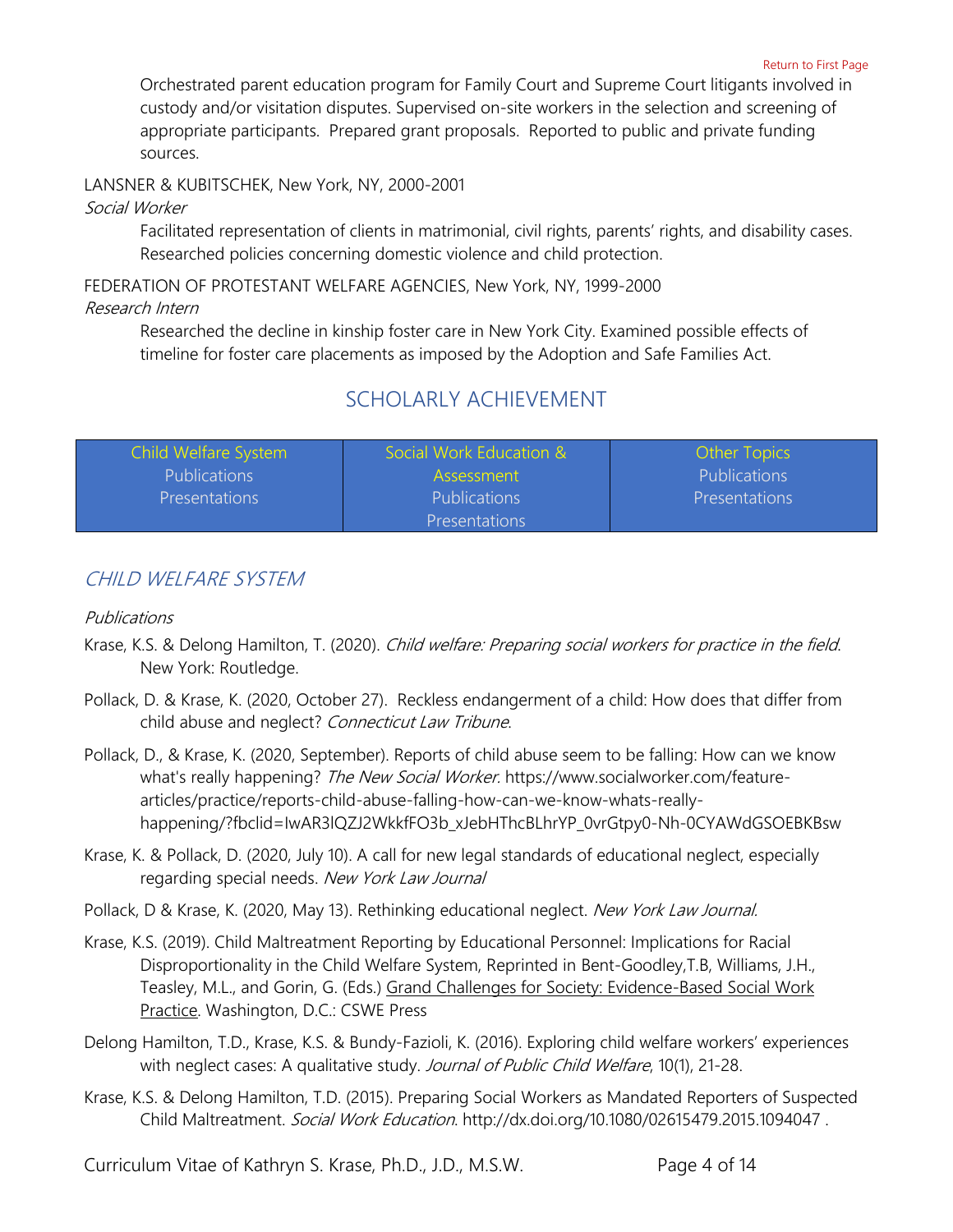- Krase, K.S. (2015). Child Maltreatment Reporting by Educational Personnel: Implications for Racial Disproportionality in the Child Welfare System. Children and Schools. 37(2): 89-99, doi: 10.1093/es/cdc005
- Krase, K.S. and DeLong Hamilton, T.D. (2015). Comparing reports to child protective services from States with and without universal mandated reporting. Children and Youth Services Review. http:/[/doi:10.1016/j.childyouth.2015.01.015](http://dx.doi.org/10.1016/j.childyouth.2015.01.015)
- Krase, K.S. (2015). Making the tough call: Social workers as mandated reporters. Part X. Protecting vulnerable adults- The social worker's role. The New Social Worker. [http://www.socialworker.com/topics/making\\_the\\_tough\\_call\\_social\\_workers\\_as\\_mandated\\_reporters](http://www.socialworker.com/topics/making_the_tough_call_social_workers_as_mandated_reporters/)
- Krase, K.S. (2015). Making the tough call: Social workers as mandated reporters. Part IX.What about elder abuse and intimate partner violence? Do I have to report those, too? The New Social Worker. [http://www.socialworker.com/topics/making\\_the\\_tough\\_call\\_social\\_workers\\_as\\_mandated\\_reporters](http://www.socialworker.com/topics/making_the_tough_call_social_workers_as_mandated_reporters/)
- Krase, K.S. (2015). Making the tough call: Social workers as mandated reporters. Part VIII. What if I don't report? The New Social Worker. [http://www.socialworker.com/topics/making\\_the\\_tough\\_call\\_social\\_workers\\_as\\_mandated\\_reporters](http://www.socialworker.com/topics/making_the_tough_call_social_workers_as_mandated_reporters/)
- Krase, K.S. (2014). Making the tough call: Social workers as mandated reporters. Part VII. I made the report-Now what? The New Social Worker, Spring 2014, 24-25.
- Krase, K.S. (2014). Making the tough call: Social workers as mandated reporters. Part V. Do I have to be sure? & Part VI. What if I'm wrong? The New Social Worker, Winter 2014.
- Krase, K.S. (2014). Chapter 4: Families and children, In E. Giffords & K. Garber (Eds.) The new reality of poverty: Populations at-risk in the United States. Chicago: Lyceum.
- Miller, K.M., Orellana, E.R , Johnson, A.B., Krase, K.S. & Anderson-Nathe, B. (2013). Maternal criminal justice and child welfare involvement: Associations between risk exposures and childhood mental health. Social Work Research. doi: 10/1093/swr/svt036
- Krase, K.S. (2013). Differences in racially disproportionate reporting of child maltreatment across report sources. Journal of Public Child Welfare.7:4, 351-369, DOI: <http://dx.doi.org/10.1080/15548732.2013>
- Krase, K.S. (2013). Educational personnel as reporters of suspected child maltreatment. Children and Schools. 35:3, 147-154. DOI: 10.1093/cs/cdt008
- Krase, K.S. (2013). Community mental health with children and youth. In Rosenberg, J. & Rosenberg, S. (Eds.) Community mental health: New directions in policy and practice (2d. Ed). New York: Routledge.
- Krase, K.S. (2013). Making the tough call: Social workers as mandated reporters. Part IV. Conflicted over confidentiality? The New Social Worker, Fall 2013, 18-19.
- Krase, K.S. (2013). Making the tough call: Social workers as mandated reporters. Part II: Whose responsibility is it? Reporting in the workplace & Part III: You made the decision: Now what do you do? The New Social Worker, Summer 2013, 16-18.
- Krase, K.S. (2013). Making the tough call: Social workers as mandated reporters. Part I: What does it mean that I'm a mandated reporter? The New Social Worker, Spring 2013, 14-15.
- United States Department of Health and Human Services, Administration on Children and Families, National Clearinghouse on Families and Youth (2012). Q&A: Kathryn S. Krase on Mandated

Curriculum Vitae of Kathryn S. Krase, Ph.D., J.D., M.S.W. Page 5 of 14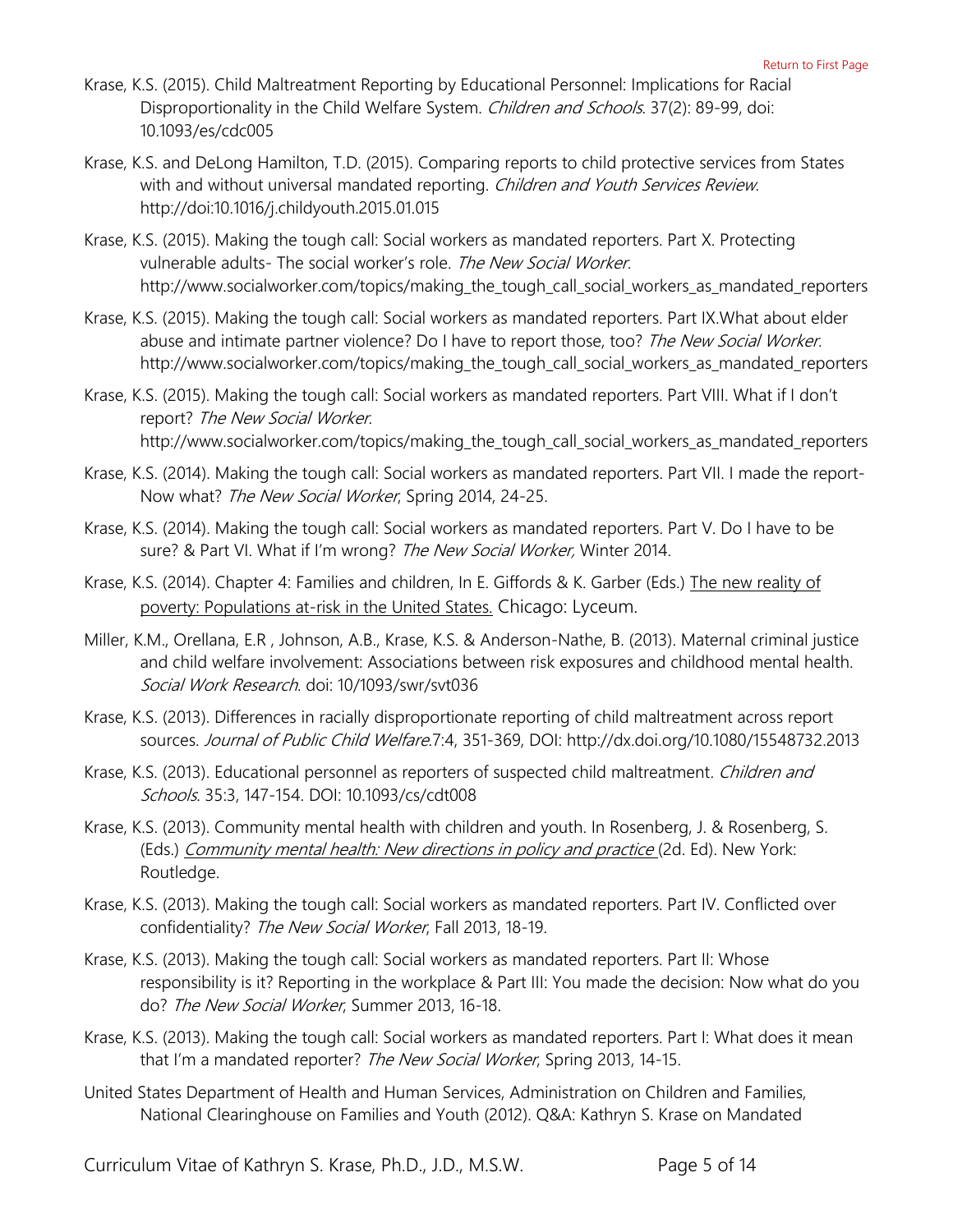Reporting for Youth-Serving Organizations. The Beat, Available at: http://ncfy.acf.hhs.gov/thebeat/2011/12/mandated-reporter

- Krase, K. (2011). Defending child welfare. [Letter to the Editor]. NASW News. 56:4, April 2011.
- Krase, K. (2011). Negligence counts. [Letter to the Editor]. The Star Ledger. April 2, 2011.
- Krase, K.S. (2010). Exploring unsubstantiated reports by educational personnel of suspected child maltreatment in New York State using geographic information system technology: Is there a disproportionate impact on African-American children?, Dissertation Abstracts International, Proquest.
- Lau, K.J., Krase, K.S. & Morse, R. (2008). Mandated reporting of child abuse and neglect: A practical quide for social workers. New York: Springer.
- Krase, K. (In Progress). Social workers as reporters of maltreatment and abuse across the life span. To be submitted to: Social Work.

#### <span id="page-5-0"></span>Presentations

- DeLong Hamilton, T. & Krase, K. (2017, August). A dirty house isn't just a dirty house: Caseworker experiences with neglect. The ISPCAN 15<sup>th</sup> European Regional Meeting, Hague, Netherlands.
- Krase, K., & DeLong Hamilton, T. (2017, August). Preparing social workers as mandated reporters of suspected child maltreatment: A global perspective for international social work. The ISPCAN 15<sup>th</sup> European Regional Meeting, Hague, Netherlands.
- Invited Presenter (2016), Elizabethtown College, "Making the Tough Call: Mandated Reporting Beyond the Basics", September.
- Krase, K. (2014). Curriculum workshop at the Annual Program Meeting of the Council on Social Work Education., "Preparing social workers as mandated reporters through field education/instruction.", October.
- Krase, K. (2014) NASW Lunchtime Webinar Series, "Making the Tough Call: Social Workers as Mandated Reporters". Invited presentation, April.
- Krase, K. (2014). Conference of the Association of Baccalaureate Social Work Directors, "Preparing social workers as mandated reporters through field education/instruction", March.
- Krase, K. (2015). Conference of the Association of Baccalaureate Social Work Directors, "Social workers as reporters of maltreatment and abuse across the life span", March.
- Krase, K. (2013). Conference of the Association of Baccalaureate Social Work Directors, "Preparing social workers as mandated reporters", March.
- Krase, K. (2012). Annual Program Meeting of the Council on Social Work Education. "Preparing social workers for their role as mandated reporters", November.
- Krase, K. (2012). Monmouth University, Professional Education Program, "Child Abuse, Mandatory Reporting, and Ethics: Unique Dynamics for Social Workers", 6/16/2012
- Krase, K. (2011). "Opening Doors: Partnerships for Prevention and Healing", a conference of the New Jersey Department of Children and Families and Rutgers University's Institute for Families, "Making a Tough Call: The Decision to Report Suspected Child Maltreatment", October 19, 2011.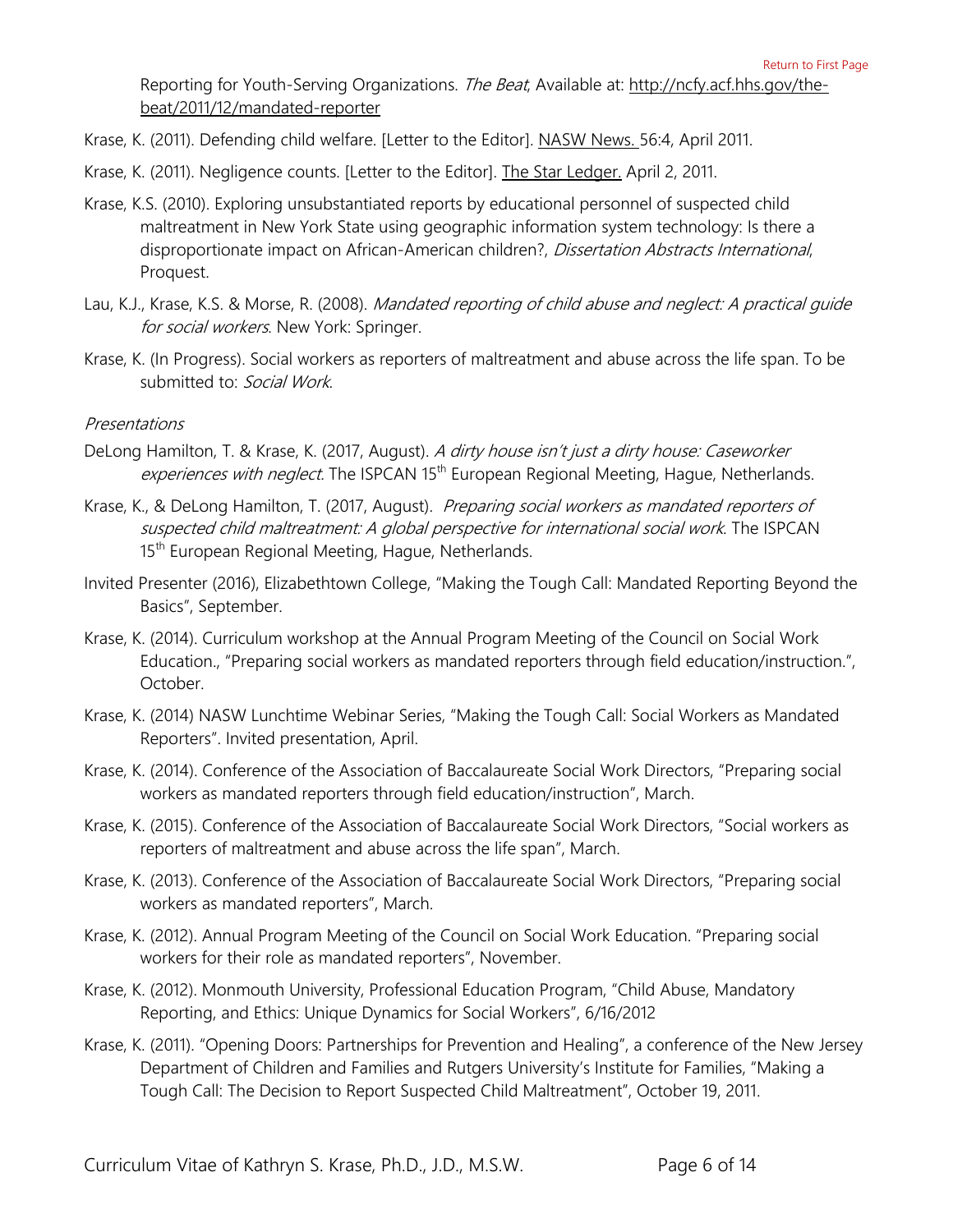- Krase, K & Consovoy, J. (2011). American Professional Society on the Abuse of Children, 19<sup>th</sup> Annual Colloquium, Philadelphia, PA. "Defining the Need for More Training on the Reporting of Suspected Child Abuse and Neglect", 7/14/2010.
- Krase, K. (2011). 4th National Research Conference on Child and Family Programs and Policy. "Defining the Need for More Training on the Reporting of Suspected Child Abuse and Neglect", 7/20/2011.
- Krase, K. (2011). Monmouth University, Professional Education Program, "Child Abuse, Mandatory Reporting, and Ethics: Unique Dynamics for Social Workers", 7/26/2011.
- Krase, K. (2012). National Association of Social Workers- New Jersey, Annual Conference, "Making a Tough Call: The Social Worker's Decision to Report Suspected Child Maltreatment", May 4, 2012.
- Krase, K. (2012). Stop Abuse Now Conference, School of Social Science and Human Services, Ramapo College of New Jersey, "Making the Tough Call: Reporting Child Sexual Abuse", March 20, 2012.
- Krase, K. (2012). Conference of the Association of Baccalaureate Program Directors in Social Work, "Social Workers as Mandated Reporters: Meeting EPAS 2.1.2", March 16, 2012.
- Krase, K. r (2010). International Family Violence Conference, "Concerning Levels of Unsubstantiated Reports of Child Abuse and Neglect: Local Examination of Reports by Teachers in New York State"
- Krase, K. (2010). National Research Conference on Child and Family Policy, "Exploring the Role of Teachers in Racially Disproportionate Reporting of Suspected Child Abuse and Neglect in New York State".
- Krase, K. (2010). Center for Child Advocacy Fifth Annual National Conference, "Teachers Reporting Suspected Child Abuse and Neglect in New York State: Implications of County Comparisons", Montclair State University.
- Krase, K. (2005). Coordinator and Panelist, Fordham University Interdisciplinary Center for Family and Child Advocacy, Forum on "Mandated Reporting of Child Neglect: In Light of the Nicholson Decision".

## <span id="page-6-0"></span>SOCIAL WORK EDUCATION & ASSESSMENT

### <span id="page-6-1"></span>Publications

- Krase, K., Delong Hamilton, T., Harris-Jackson, T., Gerritsen-McKane, R., Christenson, B., Sullivan, D., Danhoff, K., and Freedman, D., (Accepted, 2021). Exploring correlates of implicit curriculum for accreditation outcomes evaluation: Results of student evaluations. Social Work Education: The International Journal.
- Sullivan, D.J., Danhoff, K., Christenson, B., Gerritsen-McKane, R., DeLong Hamilton, T., Krase, K., & Harris-Jackson, T., (2021). Evaluating student outcomes in field education through a standardized instrument: The Updated Field Practicum Placement Assessment Instrument (SWEAP 2015 FPPAI). Field Educator, Volume 10.2. [https://fieldeducator.simmons.edu/article/evaluating-student](https://fieldeducator.simmons.edu/article/evaluating-student-outcomes-in-field-education-with-a-standardized-instrument-the-updated-field-practicum-placement-assessment-instrument-sweap-2015-fppai/)[outcomes-in-field-education-with-a-standardized-instrument-the-updated-field-practicum](https://fieldeducator.simmons.edu/article/evaluating-student-outcomes-in-field-education-with-a-standardized-instrument-the-updated-field-practicum-placement-assessment-instrument-sweap-2015-fppai/)[placement-assessment-instrument-sweap-2015-fppai/](https://fieldeducator.simmons.edu/article/evaluating-student-outcomes-in-field-education-with-a-standardized-instrument-the-updated-field-practicum-placement-assessment-instrument-sweap-2015-fppai/)
- Sullivan, D., Krase, K., Delong Hamilton, T., Christenson, B., Danhoff, K., Gerritsen-McKane and Harris-Jackson, T. (2020). Setting appropriate competency benchmarks to support successful social work program assessment. Social Work Education: The International Journal, [https://doi.org/10.1080/02615479.2020.1845644.](https://doi.org/10.1080/02615479.2020.1845644)

Curriculum Vitae of Kathryn S. Krase, Ph.D., J.D., M.S.W. Page 7 of 14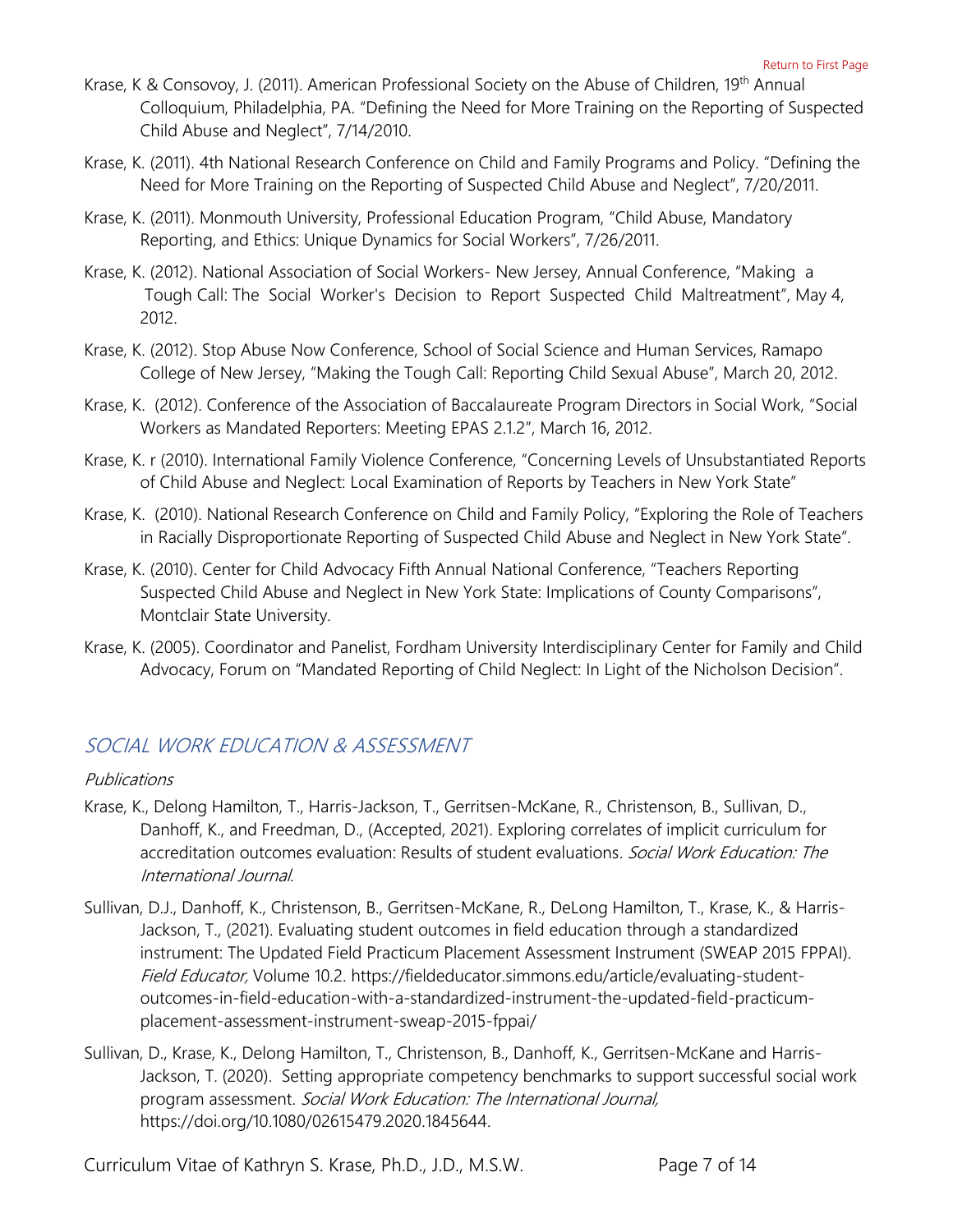- Bryan, V., Krase, K.S., McLaughlin, A., & Meyer-Adams, N. (2019). BPD Emerging Leaders Program 2010- 2015: Identifying and responding to the needs of our profession. Journal of Social Work Education. DOI: [10.1080/10437797.2019.1656576](https://yulib002.mc.yu.edu:3180/10.1080/10437797.2019.1656576)
- Christenson, B, Krase, K.S., Panos, P., DeLong-Hamilton, T.A., Buchan, V., Farrel, D., Gerritsen-McKane, R., Harris-Jackson, T. & Rodenhiser, R. (2015). Evaluating social work education outcomes: The SWEAP Field Practicum Placement Assessment Instrument (FPPAI). Field Educator. 5.1(Spring 2015).
- Krase, K.S. (2014). Students consider pursuing a joint degree program in social work and law. *Social Work* Education, 33/7(2014).
- Lane, S.R., Hayes, C.M., Krase, K., Waller, B., David, S., Hodge, J., Lozano, A., Matthews, N., Kagotho, N., McClendon, J. & Pollack, D. (March 2021, under review). Collective responses to COVID-19 and calls for racial justice: Case studies for social work education. Submitted to Journal of Policy Practice.
- Krase, K.S. (In Progress). Student rights & legal protections. In Mapp, S. & Boutte-Queen, N. (Eds.) Successful baccalaureate social work programs: A handbook for current and emerging leaders. CSWE Publications.

#### <span id="page-7-0"></span>Presentations

- DeLong Hamilton, T., Krase, K., Sullivan, D., Christenson, B., Danhoff, K., & Gerritsen-McKane, R. (2020, Nov.). Crucial conversations about assessment: Evaluating the implicit curriculum. The Council on Social Work Education Annual Meeting. Denver, CO.
- Gerritsen-McKane, R., Danhoff, K., Krase, K., Christenson, B., DeLong Hamilton, T., Harris-Jackson, T., & Sullivan, D. (2020, March). Beyond 2020: The future of assessment - Strengths of technology. The Baccalaureate Program Directors Annual Conference: Birmingham, AL (Accepted).
- Danhoff, K., DeLong Hamilton, T., Sullivan, D., Christenson, B., Gerritsen-McKane, R., Harris-Jackson, T., & Krase, K. (2020, March). *Using the SWEAP Exit Instrument to plan for future implicit curriculum* assessment. The Baccalaureate Program Directors Annual Conference: Birmingham, AL (Accepted).
- DeLong Hamilton, T., Krase, K., Christenson, B., Danhoff, K., Gerritsen-McKane, R., Harris-Jackson, T., Sullivan, D., & Aguilar, E. (2020, March). SWEAP: Technology Luncheon Presentation. The Baccalaureate Program Directors Annual Conference: Birmingham, AL(Accepted).
- Danhoff, K., Gerritsen-McKane, R., & Freedman, D., Christenson, B., DeLong Hamilton, T., Harris-Jackson, T., Krase, K., & Sullivan, D. (2019, March). Preparing Contemporary Professionals: Field Outcomes with a Standardized Tool. The Baccalaureate Program Directors Annual Conference: Jacksonville, FL.
- DeLong Hamilton, T., Sullivan, D., Krase, K., Christenson, B., Danhoff, K., Freedman, D., Gerritsen-McKane, R., & Harris-Jackson, T. (2019, March). Advocating for Program Improvement: A Standardized Exam to Measure EPAS Competency Knowledge. The Baccalaureate Program Directors Annual Conference: Jacksonville, FL.
- Freedman, D., Harris-Jackson, T., Sullivan, D. DeLong Hamilton, T., Krase, K., Christenson, B., Danhoff, K., & Gerritsen-McKane, R. (2019, March). *Using outcomes from the SWEAP exit instrument to plan the* implicit curriculum. The Baccalaureate Program Directors Annual Conference, Jacksonville, FL.
- Brown, D. B., Krase, K.S., Rees, J., Rivera-Maestre, R., & Thompson, T. (2018, Nov.) Creating community and developing student anti-racist leadership through the implicit curriculum. Council on Social Work Education, Annual Program Meeting, Orlando, FL.

Curriculum Vitae of Kathryn S. Krase, Ph.D., J.D., M.S.W. Page 8 of 14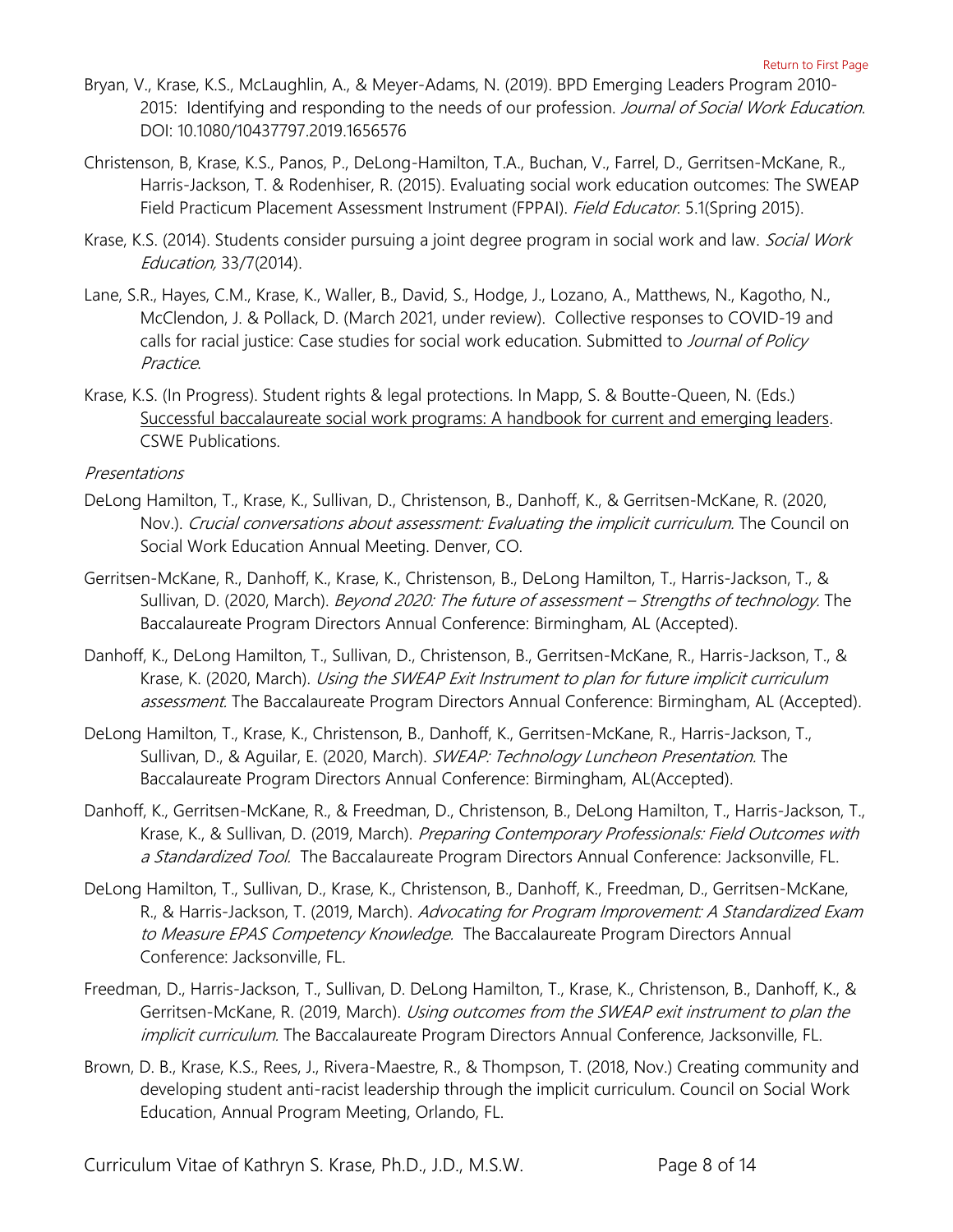- DeLong Hamilton, T., Sullivan, D., Christenson, B.L., Danhoff, K., Freedman, D., Gerritsen-McKane, R., Harris-Jackson, T., & Krase, K. (2018, Nov.). Curriculum assessment: A standardized instrument to measure knowledge of the EPAS competencies. Council on Social Work Education, Annual Program Meeting, Orlando, FL.
- DeLong Hamilton, T., Krase, K., Harris-Jackson, T., Christenson, B., Danhoff, K., Farrel, D., Freedman, D., Gerritsen-McKane, R., & Sullivan, D. (2018, March). Pre-conference workshop: Meeting the challenges of assessment: SWEAP standardized instruments for program evaluation. The Baccalaureate Program Directors Annual Conference, Atlanta, GA.
- Sullivan, D., Harris-Jackson, T., Freedman, D., Christenson, B., Danhoff, K., DeLong Hamilton, T., Farrel, D., Gerritsen-McKane, R., & Krase, K. (2018, March). Using conceptual frameworks to refine the implicit curriculum. The Baccalaureate Program Directors Annual Conference, Atlanta, GA.
- Danhoff, K., Christenson, B., Gerritsen-McKane, R., DeLong Hamilton, T., Farrel, D., Freedman, D., Harris-Jackson, T., Krase, K. & Sullivan, D. (2018, March). Reporting on field practicum/placement assessment instrument in an instant: Competencies, behaviors and dimensions. The Baccalaureate Program Directors Annual Conference, Atlanta, GA.
- DeLong Hamilton, T., Sullivan, D., Farrel, D., Christenson, B.L., Danhoff, K., Freedman, D., Gerritsen-McKane, R., Harris-Jackson, T., & Krase, K. (2017, Oct.). Using the curriculum assessment instrument to meet the challenges of program assessment. Council on Social Work Education Annual Meeting, Dallas, TX.
- Freedman, D., Delong Hamilton, T., Krase, Christenson, B.L., K., Danhoff, K., Farrel, D., Gerritsen-McKane, R., Harris-Jackson, T., & Sullivan, D. (2017, Oct.). Building onto the conceptual understanding of the implicit curriculum. Council on Social Work Education Annual Meeting, Dallas, TX.
- Christenson, B.L., Freedman, D., Sullivan, D., Danhoff, K., DeLong-Hamilton, T., Farrel, D., Gerritsen-McKane, R., Harris-Jackson, T., & Krase, K. (2017, Oct.). Using standardized assessment tools for EPAS 2015 assessment. Council on Social Work Education Annual Meeting, Dallas, TX.
- Co-presenter (2017), Conference of the Association of Baccalaureate Social Work Directors, Pre-Conference Workshop. "The future of program assessment: Using SWEAP standardized assessment instruments.
- Co-presenter (2017), Conference of the Association of Baccalaureate Social Work Directors, "The future of knowledge-based assessment: Application of SWEAP's Curriculum Assessment Instrument", March.
- Co-presenter (2017), Conference of the Association of Baccalaureate Social Work Directors, "Using SWEAP Standardized Assessment Instruments to Promote Excellence in Social Work Education", March.
- Co-presenter (2017), Conference of the Association of Baccalaureate Social Work Directors, "The 2015 aligned standardized Field Practicum/Placement Assessment Instrument (FPPAI)", March.
- Co-Presenter (2016). Conference of the Association of Baccalaureate Social Work Directors, "Fifth annual emerging leadership forum: Developing Leadership in Undergraduate Social Work Education", March.
- Co-Presenter (2016). Conference of the Association of Baccalaureate Social Work Directors, "Supporting Emerging Social Work Educators and Leaders through BPD's New Mentoring Program", March
- Co-Presenter (2016). Conference of the Association of Baccalaureate Social Work Directors, Pre-Conference Workshop, "Simplifying Social Work Program Evaluation with SWEAP", March.

Curriculum Vitae of Kathryn S. Krase, Ph.D., J.D., M.S.W. Page 9 of 14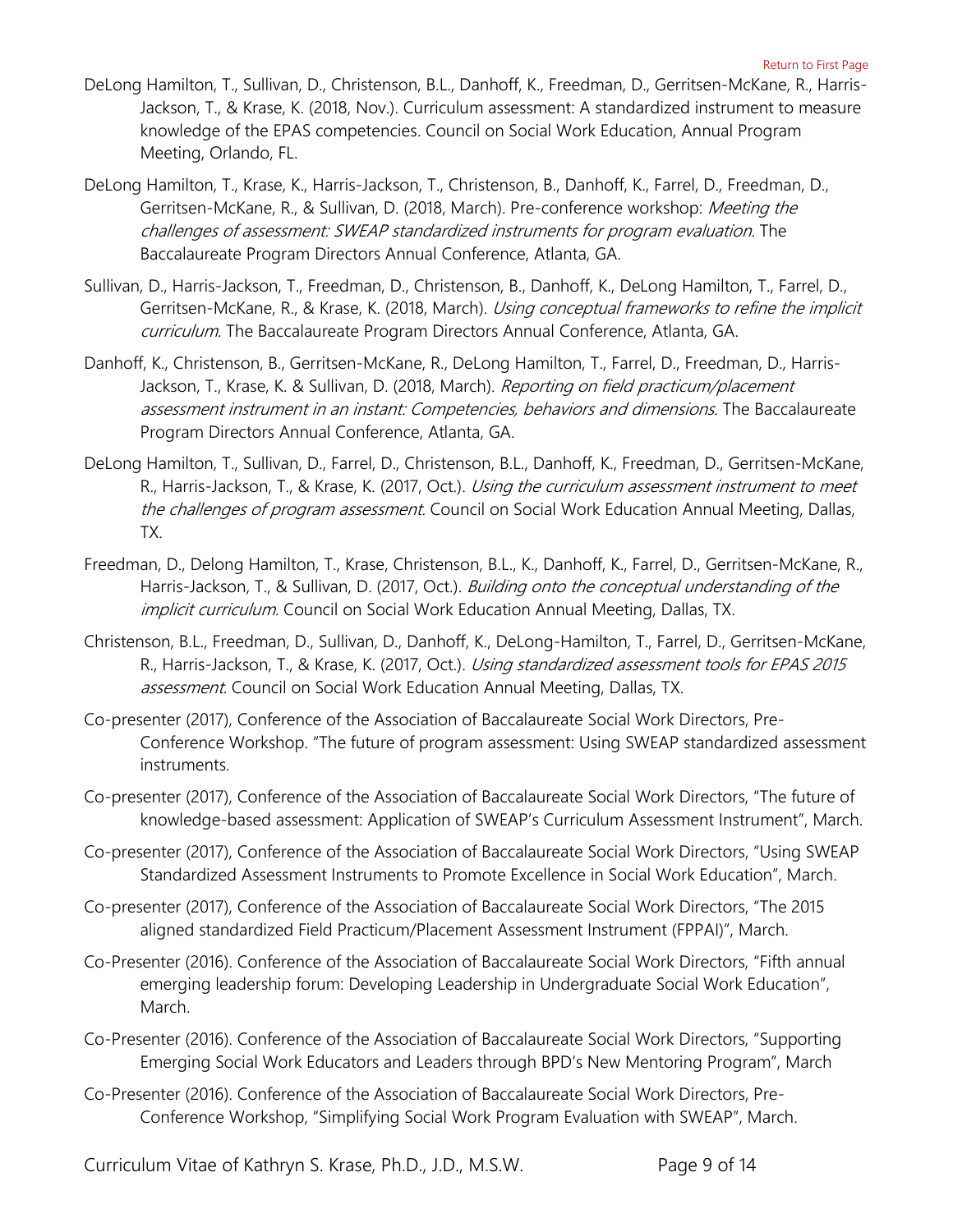- Co-Presenter (2016). Conference of the Association of Baccalaureate Social Work Directors, "Using SWEAP Standardized Assessment Instruments to Promote Excellence in Social Work Education", March.
- Co-Presenter (2016). Conference of the Association of Baccalaureate Social Work Directors, "Developing a Standardized Field Instrument: The SWEAP Field Placement/Practicum Assessment Instrument", March.
- Co-Presenter (2016). Conference of the Association of Baccalaureate Social Work Directors, "Fourth annual emerging leadership forum: Leadership as vision", March.
- Co-Presenter (2016). Conference of the Association of Baccalaureate Social Work Directors, "Supporting Emerging Social Work Educators and Leaders through BPD's New Mentoring Program", March.
- Co-Presenter (2016). Conference of the Association of Baccalaureate Social Work Directors, Pre-Conference Workshop, "Simplifying Social Work Program Evaluation with SWEAP", March.
- Co-Presenter (2016). Conference of the Association of Baccalaureate Social Work Directors, "Enhancing Social Work Program Evaluation using SWEAP", March.
- Co-presenter (2016), Council on Social Work Education Annual Program Meeting, "Collaborating for Improved Implicit Curriculum Through Standardized, Student-Informed Measures", November.
- Co-Presenter (2014). Administrative workshop at the Annual Program Meeting of the Council on Social Work Education "Enhancing program assessment through SWEAP.", October.
- Co-Presenter (2014). Conference of the Association of Baccalaureate Social Work Directors, "Third annual emerging leadership forum: Leadership as vision", March.
- Co-Presenter (2014). Conference of the Association of Baccalaureate Social Work Directors, Pre-Conference Workshop, "SWEAP and beyond: Evaluating your programs for EPAS", March.
- Co-Presenter (2013). Conference of the Association of Baccalaureate Social Work Directors, "Second annual emerging leadership forum: Leadership as vision", March.
- Co-Presenter (2013). Conference of the Association of Baccalaureate Social Work Directors, "Annual BEAP presentation", March.
- Co-Presenter (2013). Conference of the Association of Baccalaureate Social Work Directors, Pre-Conference Workshop, "BEAP and beyond: Evaluating your programs for EPAS", March.
- Co-presenter (2012). Annual Program Meeting of the Council on Social Work Education. "Recruiting and empowering the next generation of leaders in social work education". Partnership Presentation, November.
- Co-presenter (2011). Conference of the Association of Baccalaureate Program Directors in Social Work, "BPD Emerging Scholars and Educators: Our experiences at the 2010 Social Work Congress".
- Roundtable Presentation (2010). Council on Social Work Education Annual Program Meeting, "Teaching Social Justice through Cooperative Learning Strategies".
- Plenary Panelist (2008). "Why Should Social Workers Care about Government Benefits?" Government Benefits and Entitlements Orientation, Fordham University Graduate School of Social Service.

Poster Presentation, Council on Social Work Education Annual Program Meeting, "Why Do Students Choose Joint Degree Programs in Social Work and the Law?"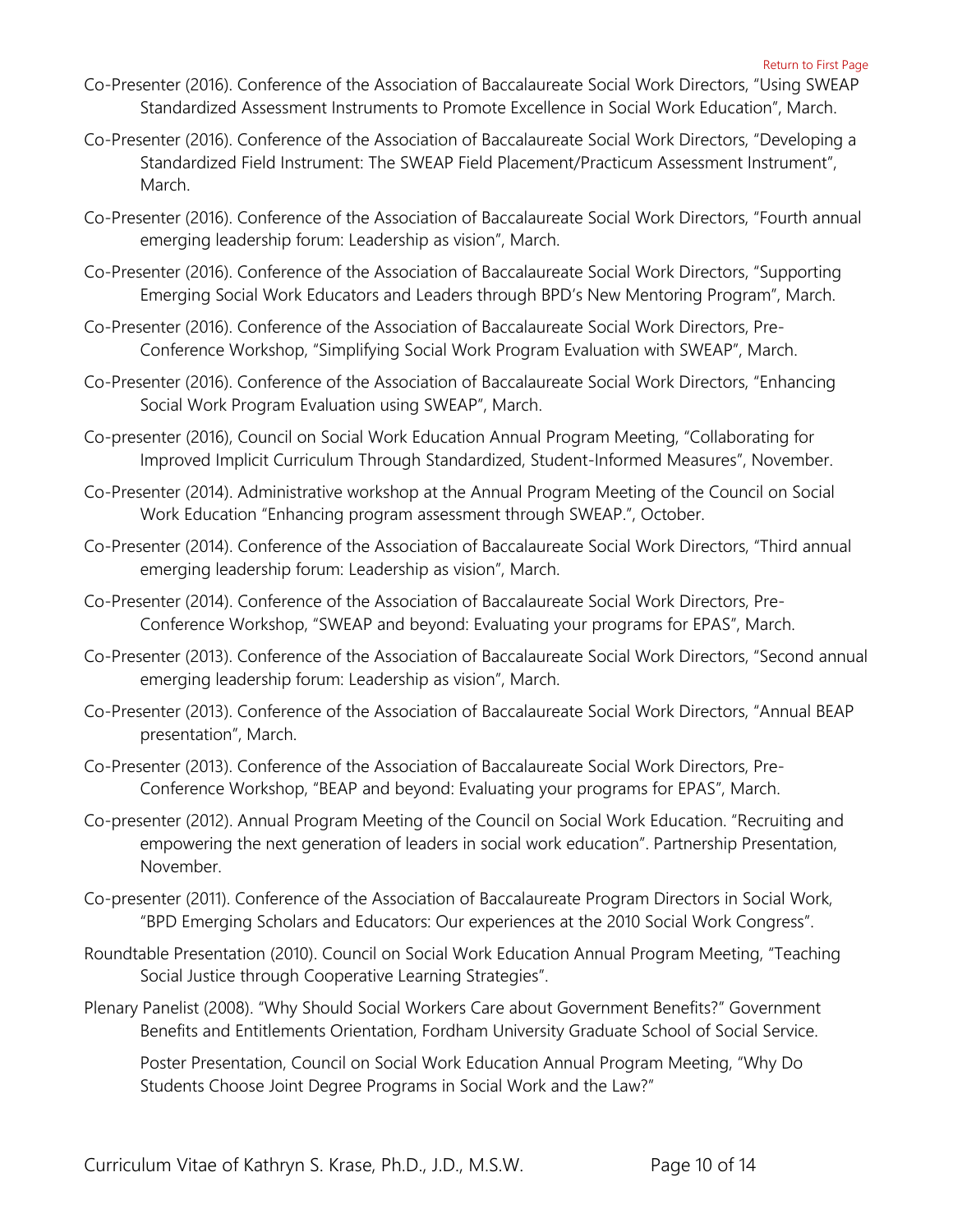Poster Presentation (2004). New York State Social Work Education Association Annual Conference, "Experiences of Students Enrolled in a Joint Degree Program in Social Work and the Law: Implications for Program Administration".

## <span id="page-10-0"></span>OTHER TOPICS

### <span id="page-10-1"></span>Publications

- Krase, K. (2020, October 7). Nana Rose: Learning about my grandmother by living through a pandemic. Park Slope Reader, Fall 2020. [https://www.psreader.com/nana-rose-leaning-about-my](https://www.psreader.com/nana-rose-leaning-about-my-grandmother-by-living-through-a-pandemic/)[grandmother-by-living-through-a-pandemic/](https://www.psreader.com/nana-rose-leaning-about-my-grandmother-by-living-through-a-pandemic/)
- Wang, D., Krase, K., Clarke-Jones, A., Steele-Roberson, J., & Clark-Hoey, K. (Accepted, 2021). Comparing Canada and US macro influences: Exploring differences in coping and response in the beginning of the COVID-19 pandemic. Journal of Human Rights and Social Work.
- Wang, D., Chonody, J., Krase, K., and Luzuriaga, L. (2021). Coping and adapting to COVID-19 in rural USA and Canada. Families in Society, 102(1), 78-90.
- MacMillan, T., Coffey. K., Corrigan, M., Wang, D., and Krase, K. (2021). Exploring factors associated with substance use during the covid-19 pandemic. International Journal of Mental Health and Addiction. <https://link.springer.com/article/10.1007/s11469-020-00482-y>
- Wang, D., Marmo-Roman, S., Krase, K., and Phanord, L. (2021). Compliance with preventative measures during the COVID-19 pandemic in the USA and Canada: Results from an online survey. Social Work in Health Care. <http://dx.doi.org/10.1080/00981389.2020.1871157>
- Wang, D., Krase, K., MacMillian, T., Fishman, A., Witonsky, Y., & Parris-Strigle, C. (2020). Micro, mezzo and macro factors associated with coping in the early phase of COVID-19. Journal of Human Behavior and the Social Environment, [https://www.tandfonline.com/doi/full/10.1080/10911359.2020.1838985.](https://www.tandfonline.com/doi/full/10.1080/10911359.2020.1838985)
- Krase, J, & Krase, K.S. (2018). Undermining governmental legitimacy: Failed expectations of community accountability. Urbanities, 8, Supplement 1, 2018:42-48. [http://www.anthrojournal](http://www.anthrojournal-urbanities.com/wp-content/uploads/2018/04/11-Krase-Krase.pdf)[urbanities.com/wp-content/uploads/2018/04/11-Krase-Krase.pdf](http://www.anthrojournal-urbanities.com/wp-content/uploads/2018/04/11-Krase-Krase.pdf)
- Corrigan, M.J., Krase, K.S., Reed, J.D. (2017). A social work response to the Affordable Care Act: Prevention and early intervention. Journal of Psychoactive Drugs, 2. <http://dx.doi.org/10.1080/02791072.2017.1295333>
- Krase, K.S. (2014). History of forced sterilization and current U.S. abuses. *Our Bodies, Ourselves*. Available at:<http://www.ourbodiesourselves.org/health-info/forced-sterilization/>
- Wang, D.S., Chonody, J.M., Krase, K. (2013). Social work faculty's knowledge of aging: Results from a national sample. Educational Gerontology, 39:6, 428-440
- Wang, D., Chonody, J., Ihara, E., Krase, K. (2012). Social work faculty interest in Aging: Impact of education, knowledge, comfort, and experience. Gerontology and Geriatrics Education.34:3, 257-171, DOI:. <http://dx.doi.org/10.1080/02701960.718010>
- Forgey, M.A., Badger, L., and Krase, K.S. (2011). The development of an evidence-based assessment process for intimate partner violence. Journal of Evidence Based Social Work, 8:323-348.
- Krase, K. (1996). Dr. Helen Rodriguez-Trias: A warrior in the struggle for reproductive rights. National Women's Health Network. Network News (January/February 1996), 2.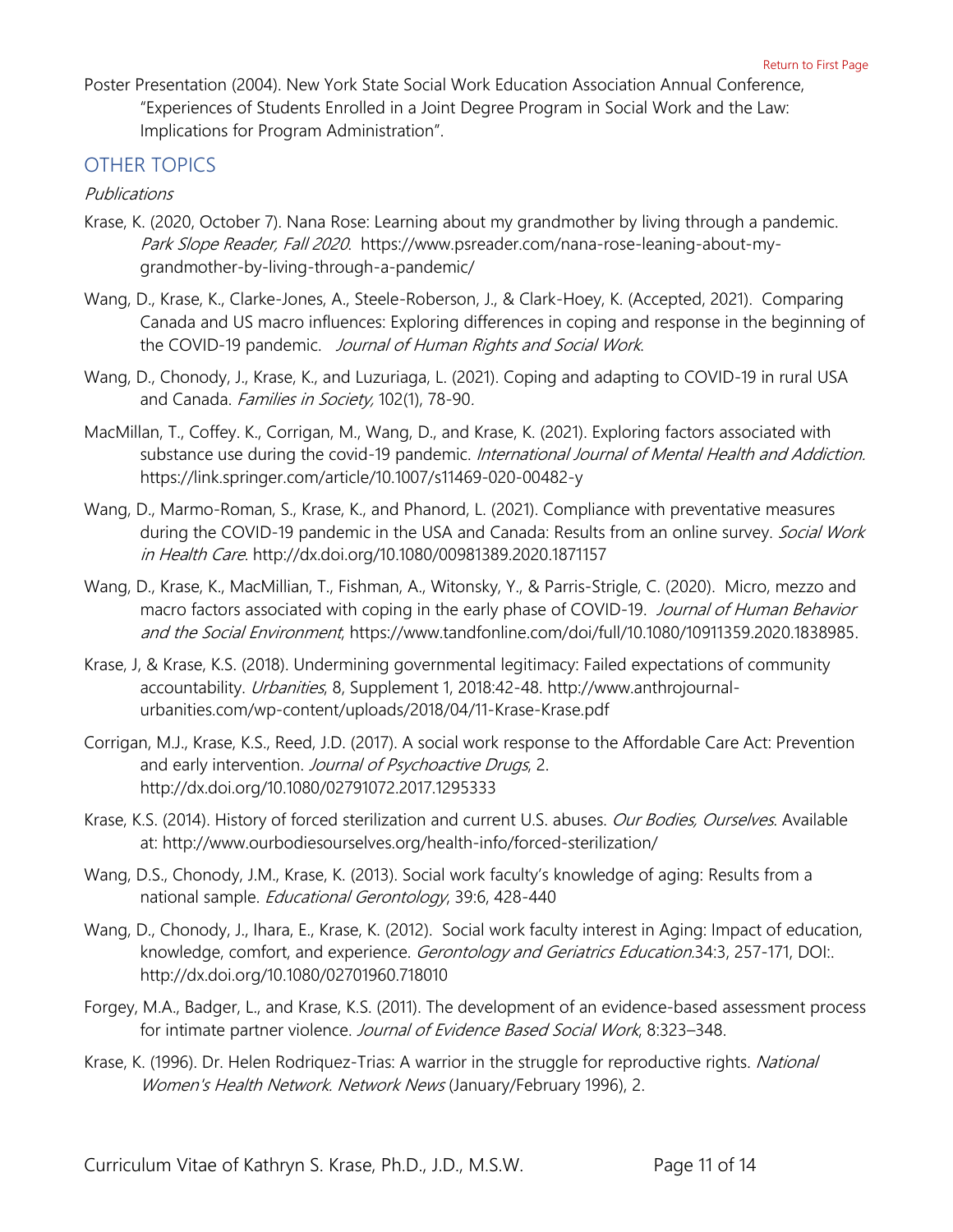- Krase, K. (1996). Sterilization abuse: The policies behind the practice. National Women's Health Network, Network News (January/February 1996), 4.
- Blackman, L., Wang, D., Krase. K., Roberson-Steele, J., Clarke-Jones, A., & Attis, L. (February 2021,Under Review). Adaptability of older adults at the onset of COVID-19 pandemic. Submitted to Journal of Gerontological Social Work.
- Mandell, M., Taylor, G.A., Krase, K., Serrano, M., and Wang, D. (Under Review, April 2021). When the world shuts down: Importance of social media in the United States as a source of support and information during the COVID-19 Pandemic. Submitted to: SN Social Sciences.
- Krase, K., Luzuriaga, L., Parris-Strigle, C., Attis, L., Brown, P., and Wang, D. (Under Review, April 2021). Exploring the impact of gender on early challenges and coping with the COVID19 Pandemic. Submitted to: Families in Society.
- Krase, K., Fishman, A., Fuentes, F., and Wang, D. (In Progress). Exploring the role of political ideology in coping with the COVID-19 pandemic. To be submitted to: Journal of Policy Practice.
- Krase, K., Serrano, M., Moore, K., Nelson, T., and Wang, D. (In Progress). Social workers' coping and adaptation at the onset of the COVID-19 pandemic. To be submitted to: Social Work.

#### <span id="page-11-0"></span>Presentations

- Krase, K. (2020, September 23). Using policy as a tool to increase access to resources. Panelist. The Learning Institute, Millersville University, [https://youtu.be/\\_9BsNpPVaaY](https://youtu.be/_9BsNpPVaaY)
- Nogid A, Krase K, Nathan JP, Shtaynberg J, Gordon-Handler L, Masterson MF, Beric B, Fortugno D. (2017, July) An interprofessional event to improve attitudes towards interprofessional teams and knowledge of roles and responsibilities. AACP 2017 Annual Meeting, July 16-19, 2017, Nashville, TN.
- Nogid A, Krase K, Nathan JP, Shtaynberg J, Gordon-Handler L, Beric B. An interprofessional education (IPE) event, involving student pharmacists, designed to reinforce and apply ethical principles (2017, July). AACP 2017 Annual Meeting, July 16-19, 2017, Nashville, TN.
- Krase K, Nogid A, Maydick D, Nathan J, Beric B, Marrone S, Handler LG, Shtaynberg J, Masterson M, and Bravo-Sanchez C. (2016), Development of a large-scale interprofessional student ethics event at a private university without an academic medical center. 2016 InterProfessional Education (JCIPE) conference. October 28-29, 2016 Philadelphia, PA.
- Nogid A, Nathan JP, Krase K, Kirschenbaum HL, Jaffe Gropack S: To assess the impact of an interprofessional event on student pharmacists knowledge and attitudes. Proceedings of the AACP Annual Meeting, July 23 – 27, 2016.
- Co-presenter (2016) Council on Social Work Education Annual Program Meeting, "The Impact of a Large-Scale Interprofessional Education Event on Student Knowledge and Confidence", November.
- Invited Presenter (2016) LIU Brooklyn Interprofessional Education Workshop, "Values & Ethics in Interprofessional Education", April.
- Presenter (2014). LIU Brooklyn Interprofessional Education Workshop, "Values & Ethics in Interprofessional Education", November
- Presenter (2013). Annual Conference of the New York State Social Work Education Association, "Preparing social workers as mandated reporters", October.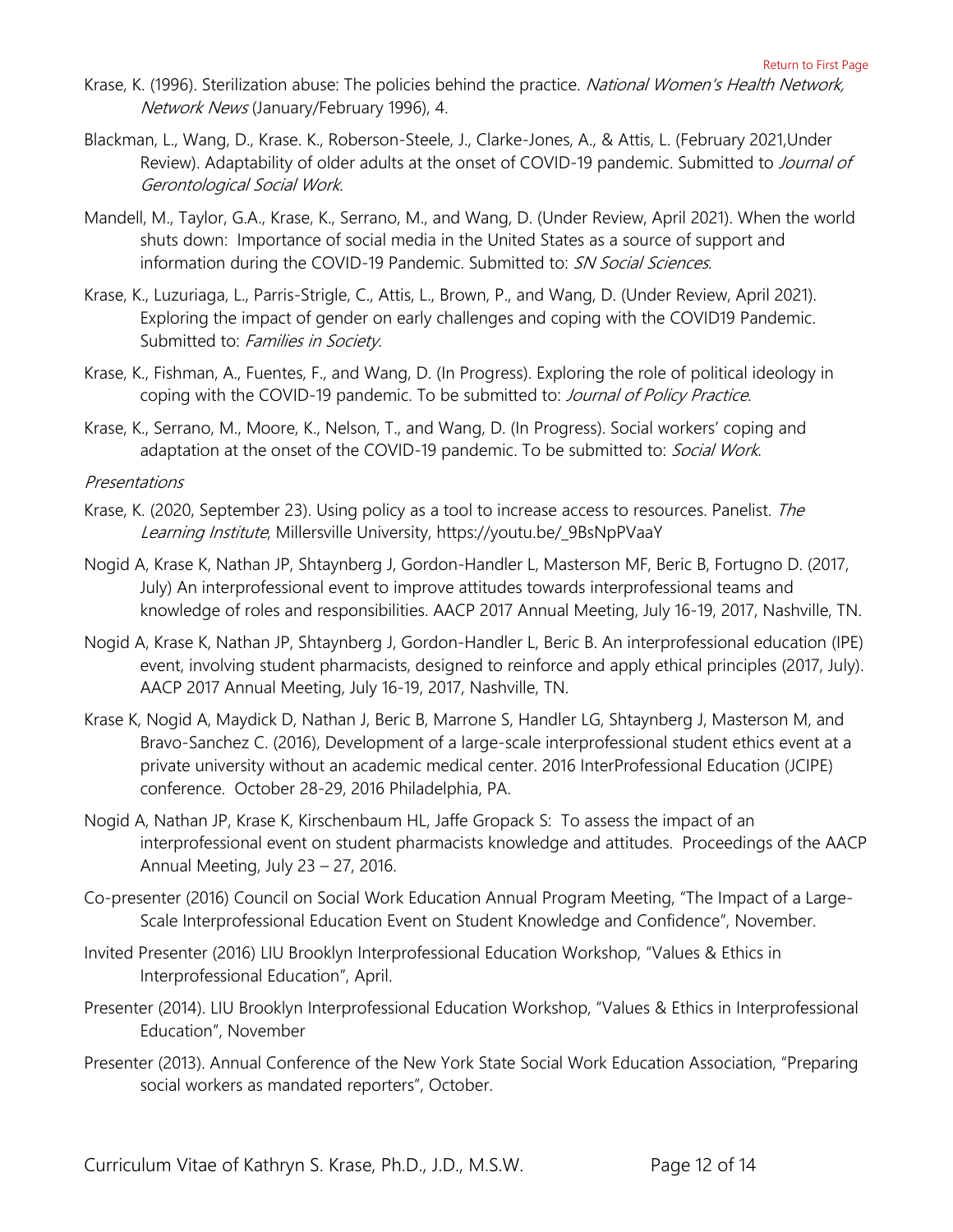- Co-Presenter (2013). Teaching Narratives Conference, LIU Brooklyn, "'But I hate math': Teaching and engaging 'non-scientists' in research and loving it!", October.
- Co-Presenter (2013). National Conference of the Association of School of Allied Health Professions, "Initial student event opens doors to Inter Professional Education", October.
- Moderator (2013). All Hands on Deck, Responding to Commercial Sexual Exploitation, Domestic and International Sex Trafficking of Young Girls and Women, "Human trafficking- Creating collaborative efforts", LIU Brooklyn, Department of Social Work, August.
- Presenter/Trainer (2012). CPC Behavioral Healthcare, Continuing Education Program, "Ethics in Social Work Practice", 6/4/2012.
- Keynote Speaker (2011). "No Bully Zone: Keeping Kids Safe from Bullying", Brooklyn Grandparents Coalition and Long Island University's Brooklyn Campus, Department of Social Work Event, November 4, 2011.
- Presenter (2011). Ramapo College Child Development Institute, First Annual Conference. Understanding and Preventing Bullying. April 25, 2011. Kids or Criminals? How the Law Responds to Bullying
- Meet the Authors Section (2010). Council on Social Work Education Annual Program Meeting.
- Presenter and Facilitator (2007). Government Benefits and Entitlements Orientation, Fordham University Graduate School of Social Service.
- Facilitator (2005). Visiting Conference, Fordham University Interdisciplinary Center for Family and Child Advocacy, Transitioning from Supervised to Unsupervised Visitation Group.
- Presenter (2004). 8<sup>th</sup> Annual New York State Child Abuse Prevention Conference. "PEACE for ALL Parents: Parent Education Beyond Divorce and Separation".
- Presenter (2003). 7<sup>th</sup> Annual New York State Child Abuse Prevention Conference, "PEACE-Helping Families Cope with Stress During Custody and Visitation Proceedings".
- <span id="page-12-0"></span>Co-presenter (2003). Association for Family and Conciliation Courts, Parent Education and Access Conference, Tucson, Arizona, "Working with Never-married Parents".

## PROFESSIONAL & COMMUNITY SERVICE

#### Community Service

Youth Baseball Coach, SFX Youthsports, Inc, Brooklyn, New York, 2003-Present

Prospect Park Baseball Association Volunteer Parade Coordinator, Brooklyn, NY, 2010-Present

Board Service for Non-Profit Organizations

YMCA CAMP MOHAWK, Board of Directors, 2016-Present All girls, sleepaway camp in Northwest Connecticut

THE HORIZONS LEADERSHIP PROJECT, Board of Directors, Member, 2009-2012 Multi-service program for at-risk youth in Brooklyn, New York.

Academic Service beyond the College/University

ASSOCIATION OF BACCALAUREATE PROGRAM DIRECTORS IN SOCIAL WORK,Treasurer,2014-2018

Curriculum Vitae of Kathryn S. Krase, Ph.D., J.D., M.S.W. Page 13 of 14